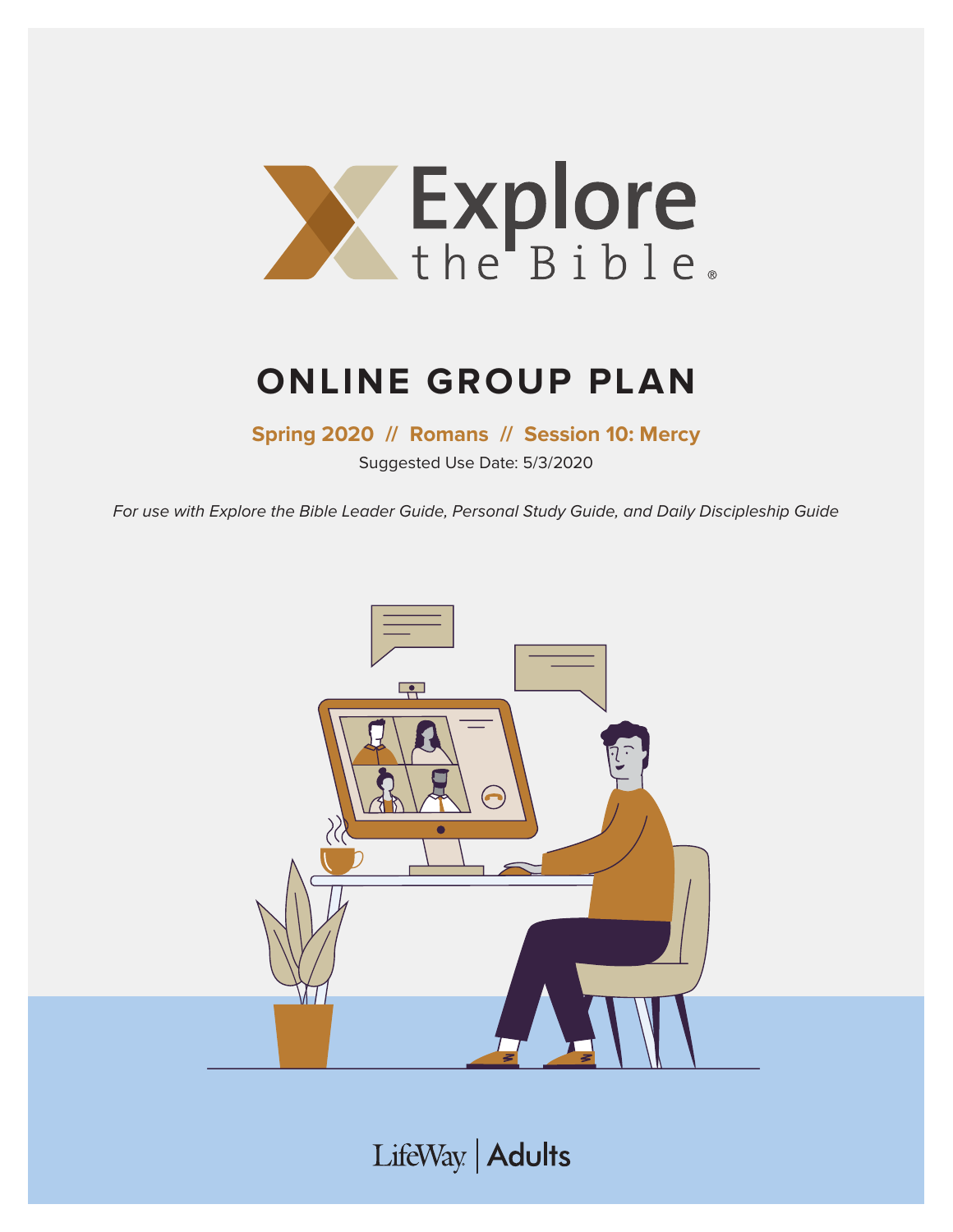# **PREPARATION**

#### **Best Practices for Leading an Online Group**



**PRAY** for your group members and for God to grant you insight as you study and prepare your Bible study session. Do this throughout the week.

**SCHEDULE** your group's online Bible study using the online meeting tool you prefer Invite group members and guests to participate using a meeting ID if required by your online meeting tool. **[Click here](https://s3.amazonaws.com/LWbranding/bsfl2019/2020/04/Online_Bible_Study_Best_Practices.pdf)** to view a Best Practices document for online groups.



**SEND** digital copies of the next session to group members who do not have a print copy. If using the Personal Study Guide, encourage group members to read the passage and comments for the next session. If you are using the Daily Discipleship Guide, encourage your group members to follow up your session by engaging with the five daily Bible readings.



**CONNECT** with your group via email or text messaging early in the week.

Create your own message:

- Briefly tell the group the title of your next Bible study, why it is important, and what they will learn.
- Challenge group members to study before the group session if your group uses a Personal Study Guide; remind group members to follow up your online study with their daily readings if your group uses the Daily Discipleship Guide.
- Remind group members when your group will meet online.

LifeWay | Adults

Or copy and paste this suggested wording into the email or text message to your group:

Think back to when you were a kid. When the time came to choose players for kickball, how quickly were you picked? Were you one of the first or were you one of the last to be picked? All of us want to be included. The good news is God includes all who come to Him in faith. Paul reminded his readers that salvation through faith in Jesus is available to everyone.

Read Romans 11:17-32 in your Bible and the comments for Session 10 in your Explore the Bible Personal Study Guide or Daily Discipleship Guide. Think about how your relationship with Jesus affects how you view others.

We will meet at (add time) using (name of online tool). Here is the link to our meeting: (add meeting ID if your online tool doesn't do that automatically)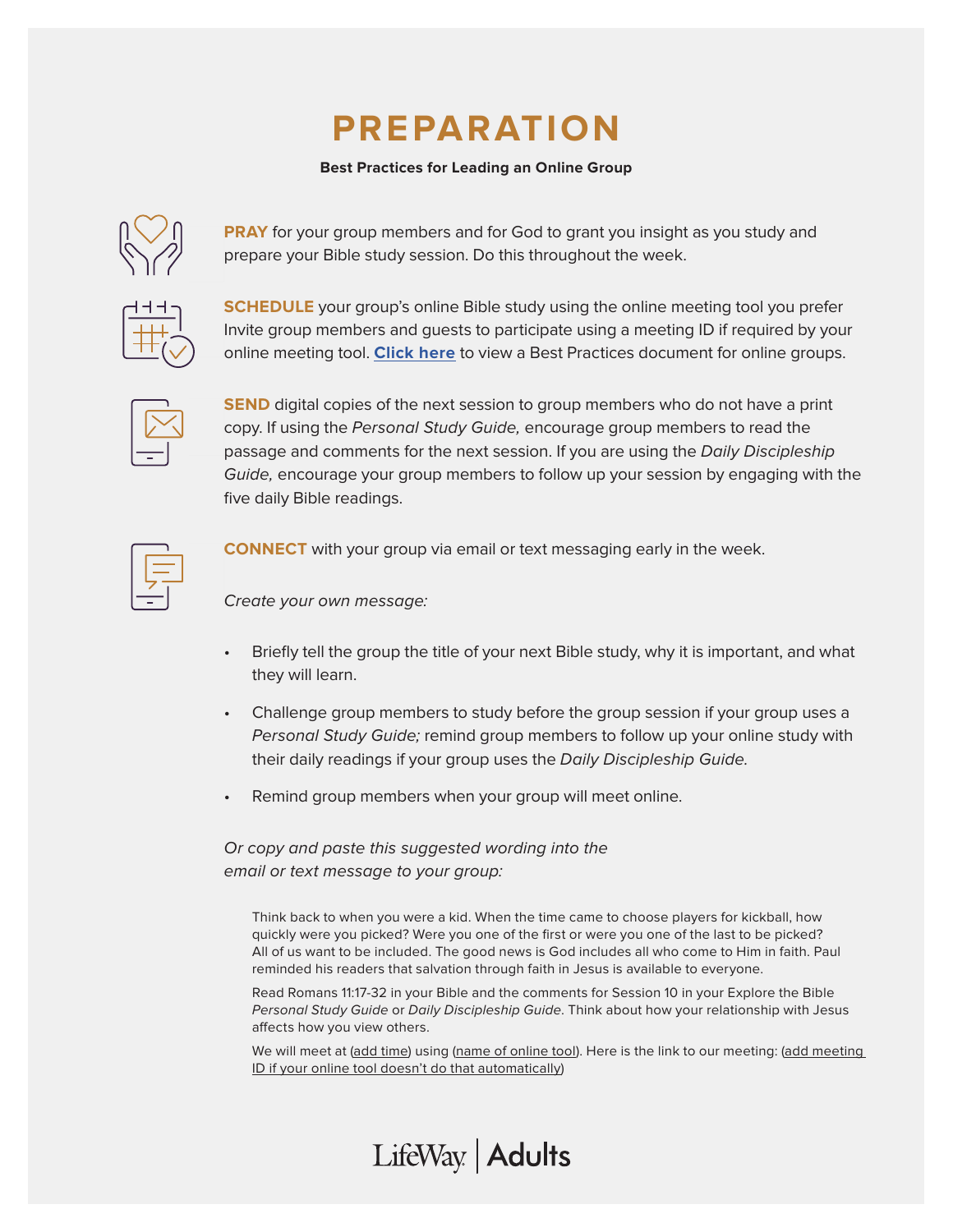

**PREPARE** to lead your group's Bible study.

- **Study** Romans 11:17-32. Reflect on the biblical concept of mercy.
- **Listen** to the Explore the Bible Adult Leader Podcast. Go to **[goExploreTheBible.](https://goexplorethebible.com/adults-training/) [com/Adults-Training](https://goexplorethebible.com/adults-training/)** for an overview of the main points and key ideas from each session.
- **Visit** the Explore the Bible blog for additional leader helps at **[goExploreTheBible.](https://goexplorethebible.com/blog/) [com/L](https://goexplorethebible.com/blog/)eader-Helps**
- **Create** your teaching plan for guiding your group's online Bible study experience. Use the Online Group Plan on the next pages as a starting point, modifying it for your group as needed. Consult the Adult Commentary, QuickSource, and Leader Pack for additional ideas and resources.

**REMIND** your group members to study and prepare via another email or text message closer to the day your group meets.

Include a quote from the Personal Study Guide, a question, or an insight you plan to discuss with the group when you meet online.



### **HELPFUL LINKS**

- Explore the Bible main landing page: **[goExploreTheBible.com](https://goexplorethebible.com/)**
- Digital version of Explore the Bible: **[curriculum.lifeway.com](https://curriculum.lifeway.com/#/)**
- Explore the Bible leader helps: **[goExploreTheBible.com/L](https://goexplorethebible.com/blog/)eader-Helps**
- Explore the Bible Podcast: **[goExploreTheBible.com/Adults-Training](https://goexplorethebible.com/adults-training/)**
- Free Coronavirus links and leader helps: **[lifeway.com/coronavirus](https://www.lifeway.com/coronavirus)**

LifeWay | Adults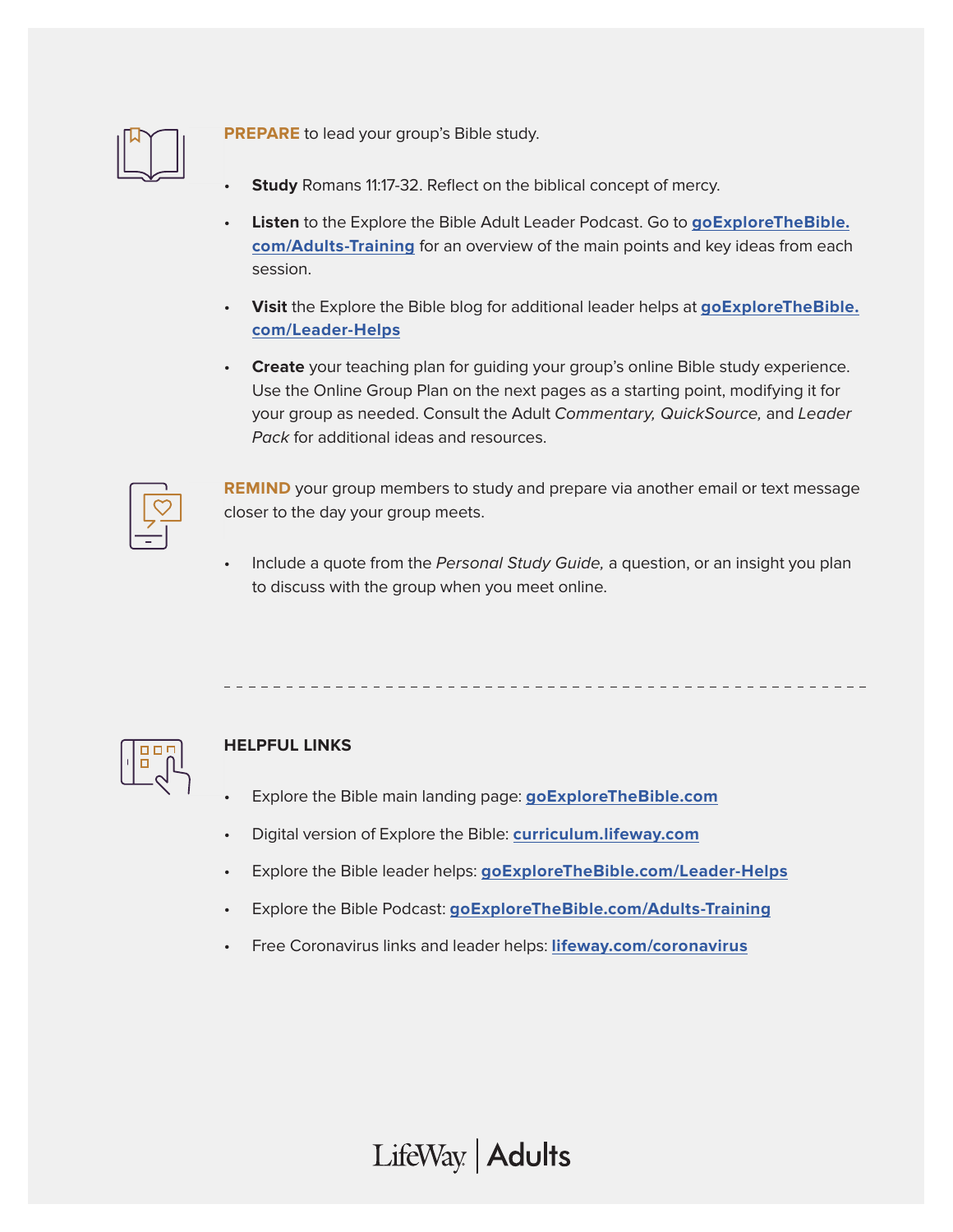

**Explore the Bible** // Spring 2020 // Romans // Session 10: Mercy

**GREET** people as they join and discuss times they felt they were on the outside NOTES looking in. Encourage participants to talk about the emotions such experiences stirred in their hearts and minds.

**TRANSITION:** Today's Bible study emphasizes that when it comes to salvation in Christ, the good news is that God includes all who come to Him in faith. Paul reminded the recipients of Romans that salvation through faith in Jesus is available to everyone. Option: Use the Extra! idea. See **[goExploreTheBible.com/](https://goexplorethebible.com/leaderextras/) [LeaderExtras](https://goexplorethebible.com/leaderextras/)**

**INTRODUCE:** In Romans 9–11, Paul addressed the deep desire that his fellow Jews might accept Jesus. So far, most Jews had resisted the gospel message and insisted that keeping the law was the way of salvation. Despite the Jews' resistance to the gospel, Paul knew that God had not given up on Israel. In 11:17-32, Paul used the analogy of an olive tree to explain why Gentiles should not be prideful in their faith and Jews should respond to God's offer of saving grace.

**GUIDE:** Briefly describe the grafting process and explain that Paul compared the inclusion of Gentiles in the gospel to the grafting of "wild" olive branches into the original trunk. (See PSG, p. 88; DDG, p. 85.)

**READ Romans 11:17-21.** Call attention to the following sentences found on page 88 of the PSG (DDG, p. 85): "Normally, a farmer would graft cultivated branches into a wild tree. But Paul reversed the order … God did not destroy the whole tree. Instead, He grafted wild branches into the trunk."

**DISCUSS:** Lead the group to identify who is represented by the different parts of the olive tree. [Broken-off branches = Jewish unbelievers / Wild olive branches = Gentile believers / Rich root = God] Ask: **Why was it important for Paul to remind the Gentile believers to refrain from boasting about their salvation? How can religious pride become crippling or dangerous for believers today?**

### © 2020 LifeWay Christian Resources **1**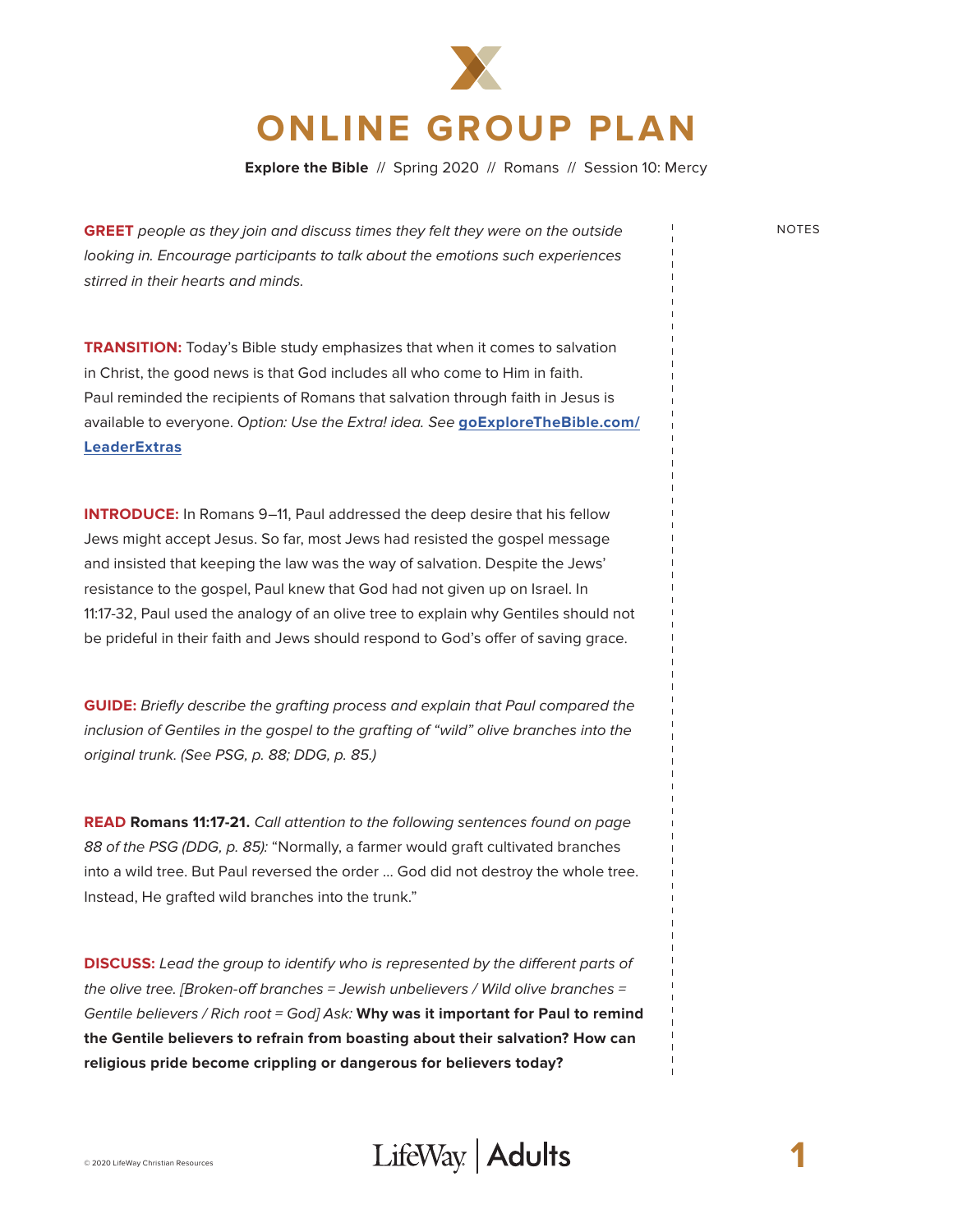

**SUMMARIZE:** None of us has any reason to think we deserve salvation or have  $\frac{1}{2}$  NOTES earned it because of our family background. Salvation for every believer is a matter of God's grace alone. Our response to God for salvation should be humble gratitude, not pride or self-congratulations. Give the group a few moments to read the Key Doctrine feature on "God's Purpose of Grace" (PSG, p. 91; DDG, p. 83).

**READ Romans 11:22-24**, calling attention to both God's kindness and severity. Ask: **What other words or phrases could be used to describe God's kindness?** (Grace, salvation, forgiveness) **God's severity?** (Judgment, condemnation, wrath)

**EXPLAIN:** Paul emphasized the equal treatment of both Jew and Gentile in regard to salvation. Just as believing Gentiles had been grafted into the family of God, even so would Jews who did not remain in unbelief. If God could graft "wild" branches into the tree, He could easily graft "natural" branches back into the tree.

**DISCUSS:** Call attention to the comments on Romans 11:22-24 (PSG, pp. 89-90; DDG, p. 85). Ask: **How can we ensure that Paul's analogy of grafting branches into the "rich root" of the tree is personal for us, and not merely theoretical?** 

**READ Romans 11:25-32**. Explain that a "mystery" refers to a previously unknown truth that had been (or needed to be) revealed. The current state of unbelief by many Jews was a "partial hardening" that God used to open the way for Gentiles to hear the gospel and be saved. This "partial hardening" of Israel was limited in scope (not every Jew had rejected the gospel) and also limited in time (it would last "until the fullness of the Gentiles has come in") (v. 25).

**CLARIFY:** Paul drew from two Old Testament prophets' writings to support his statements regarding the temporary hardening of Israel. Point out that Romans 11:26 includes a quotation of Isaiah 59:20 and Romans 11:27 contains an allusion to the new covenant announced in Jeremiah 31:31-34.

**HIGHLIGHT:** Emphasize the first two paragraphs found on page 93 of the PSG (or the comments under Day 4 in the DDG, p. 86). Identify key phrases and words from that paragraph.